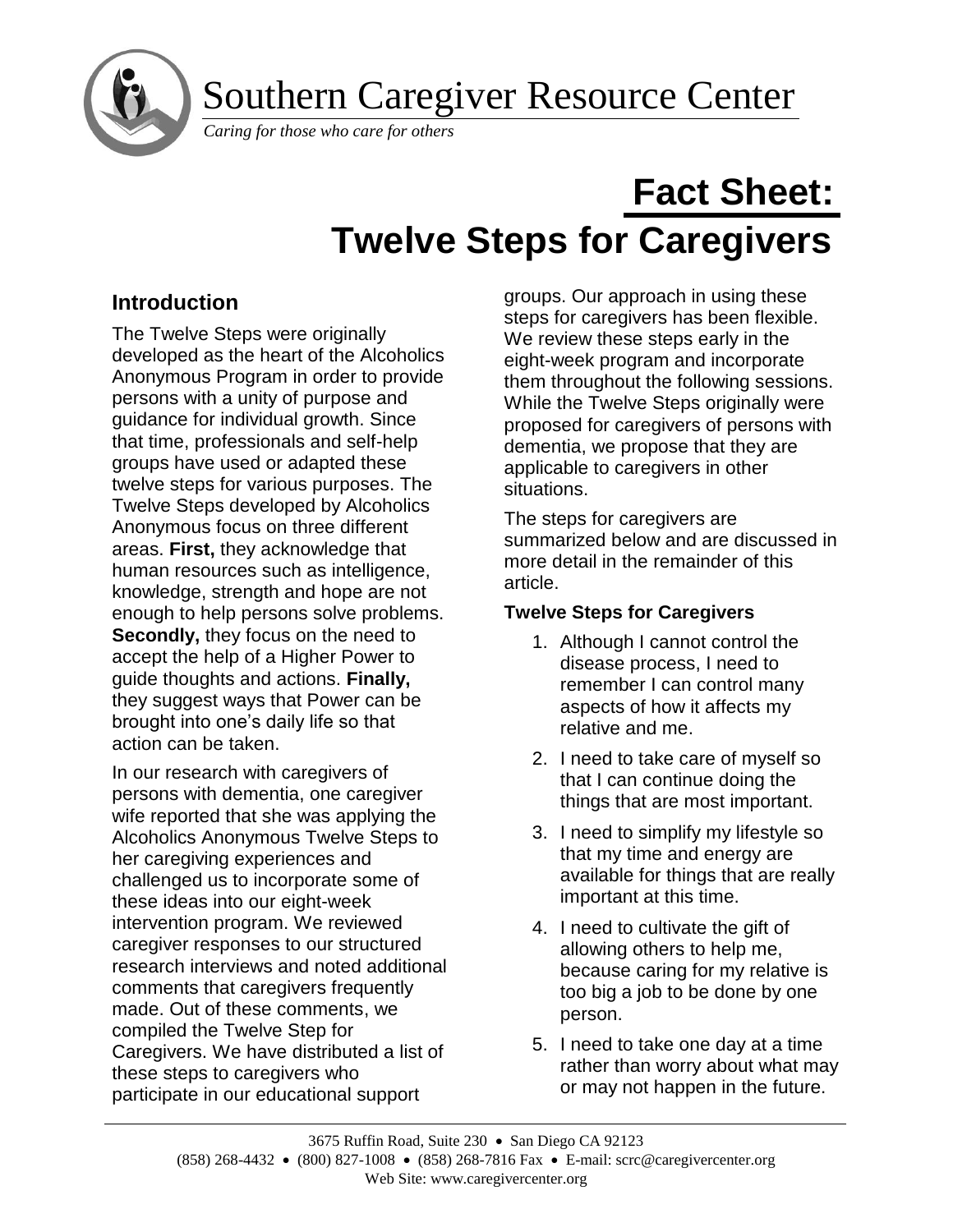- 6. I need to structure my day, because a consistent schedule makes life easier for my relative and me.
- 7. I need to have a sense of humor, because laughter helps to put things in a more positive perspective.
- 8. I need to remember that my relative is not being "difficult" on purpose; rather that his/her behavior and emotions are distorted by the illness.
- 9. I need to focus on and enjoy what my relative can still do rather than constantly lament over what is gone.
- 10.I need to increasingly depend upon other relationships for love and support.
- 11.I need to frequently remind myself that I am doing the best that I can at this very moment.
- 12.I need to draw upon the Higher Power, which I believe is available to me.

### **Discussion**

*Step 1: I can control how the disease affects my relative and me.*

Once the diagnosis of an irreversible dementia has been made, caregivers soon learn that modern medicine knows very little about the cause, treatment and prevention of the disease. It is important that caregivers understand that Alzheimer's is a chronic and ultimately terminal disease. And while caregivers may learn about caring for persons with dementia from numerous books and articles, it is important that they realize which aspects of caregiving they can control and acknowledge

aspects over which they have no control. Ultimately, no matter what the caregiver does, the disease process will not change. However, caregivers can learn to control such things as disruptive behaviors. Some caregivers have reported that the Alcoholics Anonymous Serenity Prayer has been helpful to them. It is as follows:

*God grant me the serenity to accept the things I cannot change, courage to change things I can and wisdom to know the difference.*

#### *Step 2: I need to take care of myself*

For most caregivers, this is a difficult lesson to learn. Some caregivers feel that they must "always" put other persons first and that it is selfish to think of doing things for themselves. They must learn that in order to continue providing care for their family members, they must first take care of themselves. Therefore, caregivers need to give themselves permission to "indulge" in such things as obtaining relief by using sources of respite and by involvement in outside activities that they both need and enjoy. Oftentimes professionals or other persons play an important role by giving caregivers permission to take care of themselves.

For some caregivers, self-care becomes a real issue when they can no longer assume full-time care and need to consider in-home assistance or nursing home placement. These decisions may be very difficult as caregivers may feel that they are failures, are selfish, and are not keeping a promise made to the care receiver. Some caregivers need assistance to realize that the demands of providing care for a person with dementia may exceed individual resources. They need to see themselves as important and to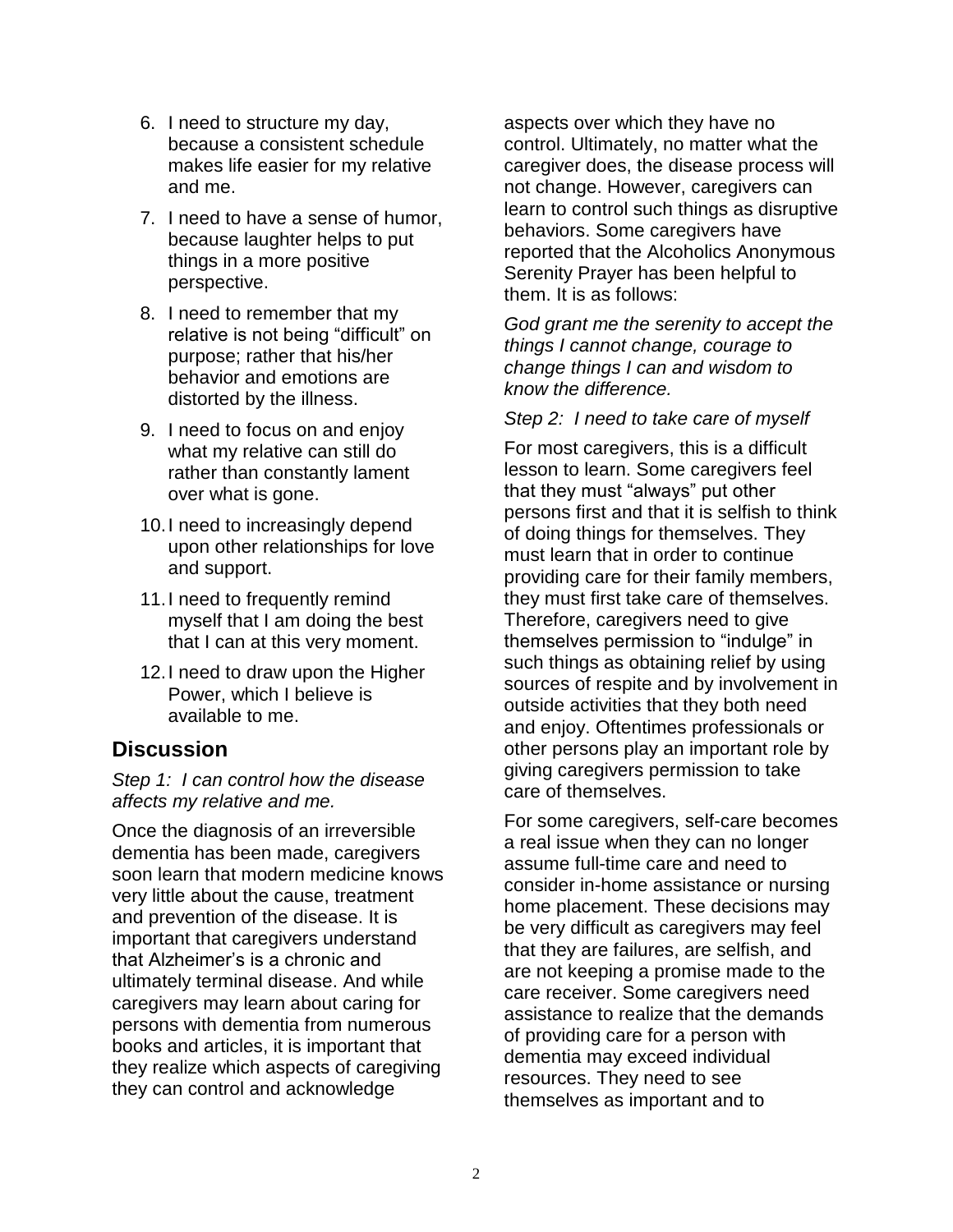acknowledge their abilities and preferences when making caregiving decisions.

#### *Step 3: I need to simplify my lifestyle.*

It is essential that caregivers be able to identify what is most important, what should be taken care of immediately and what should receive most of their attention. As caregiving responsibilities take up more of their daily lives, other activities need to be adapted or dropped. If caregivers wish to maintain outside activities and interests, they will need to lower unrealistic expectations they may have of themselves.

#### *Step 4: I need to allow others to help me.*

This step can also be very difficult for caregivers who have lived most of their lives thinking they "should" be independent, and for those who view asking for help as a sign of weakness. Along with cultivating the gift of allowing others to help, they need to learn how to actively ask others for help. Caregivers often report that friends say, "Call me if you need help." We encourage caregivers to keep a list of activities nearby, and when this type of offer is made, the caregiver can readily say, "I need help with…" Presenting others with a variety of specific tasks allows them to volunteer assistance and accommodate their resources.

#### *Step 5: I need to take one day at a time.*

This slogan is borrowed directly from Alcoholics Anonymous and is commonly used by family caregivers. It reinforces the importance of thinking only about the day's challenges and helps caregivers to focus their energies on what is most important in the short term. It also lessens feelings for being overwhelmed when looking ahead to

concerns, which may never develop. It has been suggested that having dementia is the ultimate existential experience. Persons with dementia have a patchy memory of yesterdays and a poorly anticipated future. For the person with dementia, it is essentially the "here and now" that is significant -- a reality to which caregivers must adapt.

#### *Step 6: I need to structure my day.*

Because of the memory impairment brought about by the disease, it is important that the caregiver develop a sense of structure, routine and rituals for their family members. In so doing, the care receiver feels more a sense of safety and security and caregiver can use their time and energy more efficiently.

#### *Step 7: I need to have a sense of humor.*

Caregivers have often reported that a sense of humor helps them through a difficult situation. One caregiver reported, "I choose to make this a humorous headache." Another caregiver said, "You have to laugh, you can't cry all the time." Maintaining a sense of humor means that caregivers have to be objective enough to see the irony in painful situations.

#### *Step 8: I need to remember that my relative's behavior and emotions are distorted by his and her illness.*

In our research, we found that while caregivers generally intellectually understand dementia as a disease process, they are more likely to take it personally and feel that the person is being "difficult" or is "getting back" at them when disruptive behaviors occur. It is important to help caregivers keep an objective viewpoint about their experiences and to be able to attribute